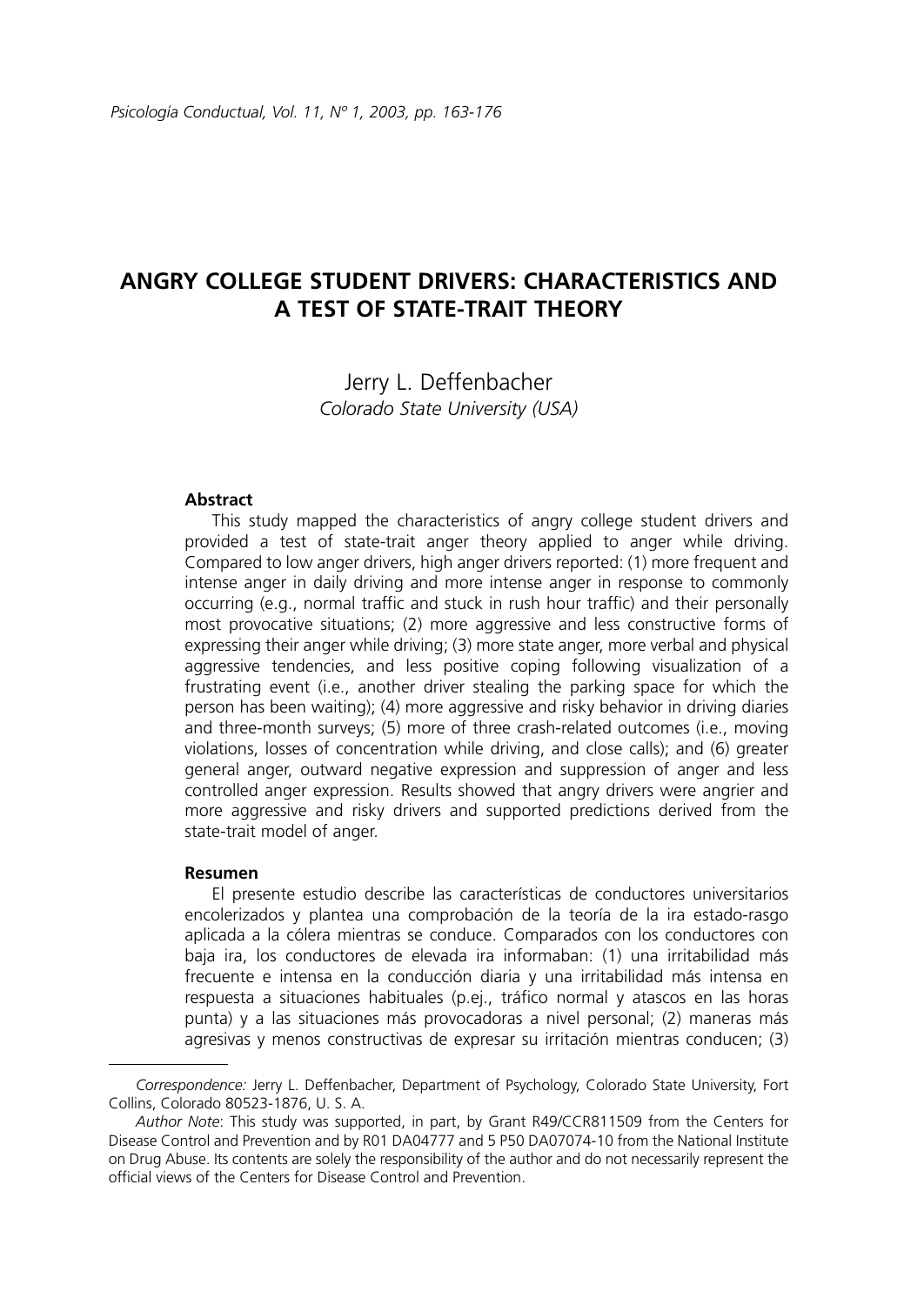más cólera estado, más tendencias agresivas verbales y físicas y menos afrontamiento positivo después de visualizar un acontecimiento frustrante (p.ej., otro conductor se cuela en el espacio de aparcamiento por el que ha estado esperando): (4) comportamientos más arriesgados y agresivos reflejados en los diarios de conducción y en las evaluaciones a los tres meses; (5) más de tres consecuencias relacionadas con colisiones (p.ej., infracciones mientras conduce, pérdidas de concentración mientras conduce y huidas del lugar del incidente), y (6) una mayor irritabilidad general, mayor supresión y expresión negativas de la ira hacia el exterior y un menor control en la expresión de la ira. Los resultados muestran que los conductores encolerizados eran conductores más irritados, arriesgados y agresivos y apoyan las predicciones que se derivan del modelo estado-rasgo de la ira.

#### **Introduction**

Over the last several years, the media has drawn attention to angry drivers and «road rage.» Media descriptions are familiar to most drivers, because they have been exposed to the erratic, impulsive behavior of angry drivers. Additionally, most drivers know otherwise reasonable people until they encounter frustration on the road. Such drivers perceive some offense and turn into enraged, swearing, yelling, gesturing, menacing drivers who upset themselves, the people who ride with them, and potentially other drivers with whom they are upset. Although it generally does not, such anger can escalate and precipitate retaliation, assault, crashes, and potentially serious injury or death.

The nature of situations encountered and other social-environmental factors such as anonymity and the presence of hostile messages certainly influence whether anger is triggered at all and the amount of anger experienced (Deffenbacher, Deffenbacher, Lynch, & Richards, in press; Deffenbacher, Huff, Lynch, Oetting, & Salvatore, 2000; Doob & Gross, 1968; Ellison-Potter, Bell, & Deffenbacher, 2001; Lajunen & Parker, 2001; Shinar, 1998). Other research, however, suggests that person factors such as the individual's propensity to anger while driving may contribute to the level of anger and aggresssion (Arnett, Offer, & Fine, 1997; Deffenbacher, Deffenbacher, *et al.,* in press; Deffenbacher, Lynch, Oetting, & Yingling, 2001; Lajunen, Parker, & Stradling, 1998; Underwood, Chapman, Wright, & Crundall, 1999).

The present research explores the person factor of trait driving anger or the person's general propensity to become angry when driving and tests an adaptation of the state-trait model (Spielberger, 1988) to driving anger. Four hypotheses were derived from the state-trait model. If trait driving anger reflects the person's tendency to become angry when frustration and provocation are encountered, then, compared to low trait angry drivers, high trait anger drivers should: (1) experience more frequent (frequency hypothesis) and (2) intense (intensity hypothesis) anger when operating a vehicle. Because elevated anger may prompt and motivate aggression, high trait anger drivers should also (3) engage in more aggressive behavior while driving (aggression hypothesis). Since aggressive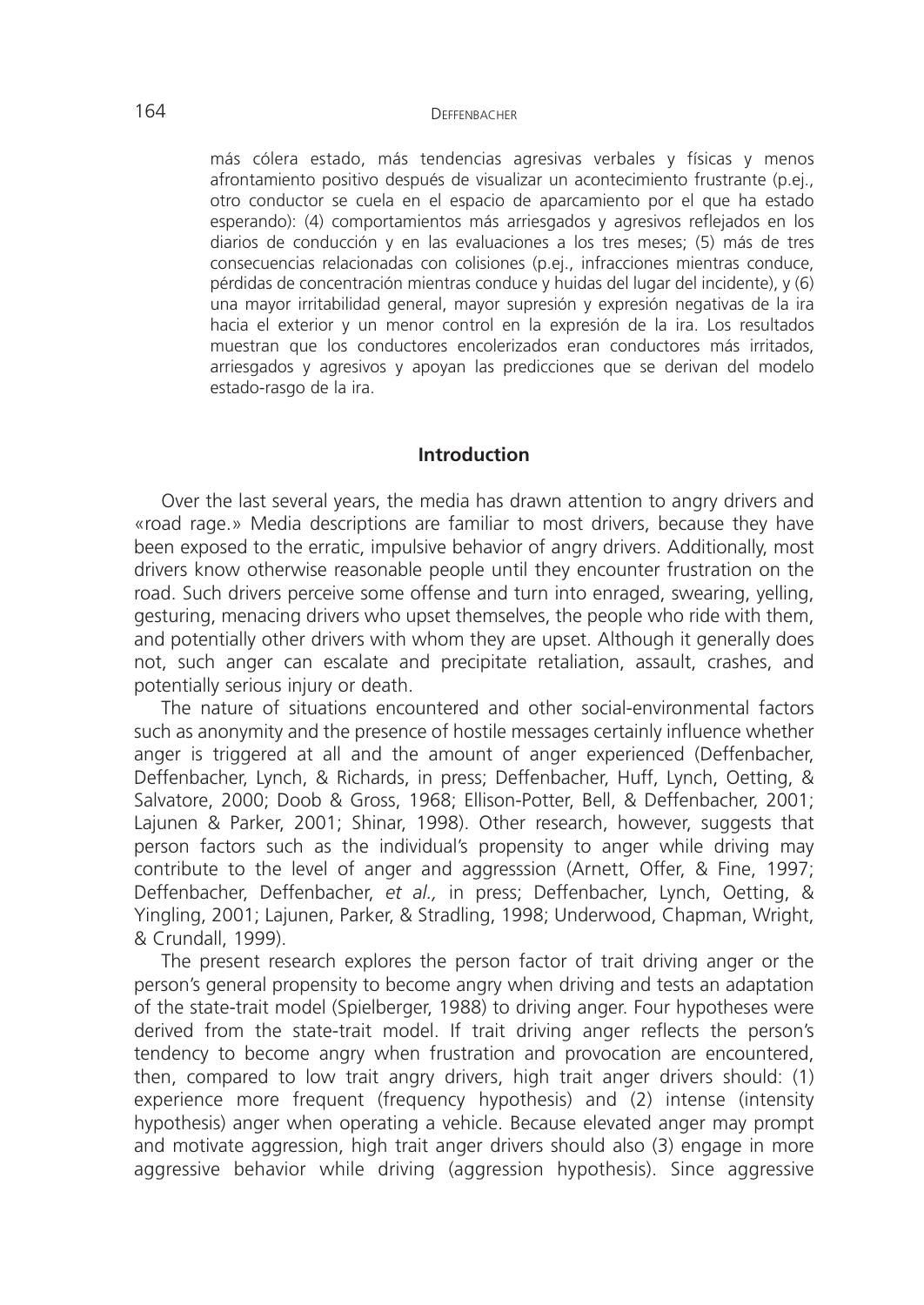responding and positive, constructive handling of anger are minimally correlated (Deffenbacher, Lynch, Oetting, & Swaim, 2002), high trait anger divers are predicted to (4) cope with provocative/frustrating events in less positive ways (reduced positive coping hypothesis). Two other predictions were developed, although they did not stem directly from the state-trait model, because conditions included in them are not necessarily mediated by anger. Because anger and aggression may elicit behaviors or be correlated with behaviors such as impulsiveness that interfere with the cognitive, perceptual, and behavioral processes involved in safe driving, it was predicted that high anger drivers would (5) engage in more risky behaviors when driving (risky behavior hypothesis) and (6) experience more crashes and crashrelated conditions (negative outcome hypothesis).

Several studies support for these predictions. For example, state anger increased with the degree of driving frustration (Deffenbacher *et al.,* 2000; Deffenbacher, Lynch, Oetting, *et al.,* 2001), and state anger correlated with aggression and risky behavior such as reckless driving (Arnett *et al.,* 1997: Deffenbacher, Lynch, Oetting, *et al.,* 2001). Trait driving anger was associated with increased frequency and intensity of anger while driving, the frequency of risky and aggressive behavior, and some crash-related outcomes (Deffenbacher, Deffenbacher, *et al.,* in press; Deffenbacher, Filetti, Richards, Lynch, & Oetting, 2003; Deffenbacher, Lynch, Filetti, Dahlen, & Oetting, in press; Deffenbacher, Lynch, Filetti, Dahlen, & Oetting, 2003; Deffenbacher, Lynch, Oetting, *et al.,* 2001). Further, the study by Deffenbacher, Deffenbacher, *et al.* (in press) showed that in high impedance simulations, high anger drivers engaged in more erratic driving, had shorter times and distances to a crash, and experienced double the crash rates of low anger drivers. Studies in England have also shown that elements of trait driving anger correlate with both aggressive and non-aggressive traffic violations (Lajunen *et al.,* 1998; Underwood *et al.,* 1999).

Although these initial tests of the state-trait model are promising, the research has at least three problems. First, three of these studies (Deffenbacher, *et al.,* 2000; Deffenbacher, Filetti, *et al.,* 2003; Deffenbacher, Lynch, *et al.,* 2003) employed treatment samples of high anger drivers. Since the high anger drivers were seeking assistance for driving anger reduction, their anger status is confounded with the help seeking. That is, an unknown portion of the findings may be attributable to being a problem admitting, high anger driver, rather than being high anger per se. These studies, therefore, do not provide a clean test of hypotheses. Second, few studies provide tests of all or most of the hypotheses in the same study. Third, few studies employ multiple methodologies for testing hypotheses to see if findings converge across different methodologies.

The present study addresses these issues by partially replicating and extending the Deffenbacher, Deffenbacher, *et al.* (in press) study. First, the Deffenbacher, Deffenbacher, *et al.* (in press) study assessed state anger and aggression following high impedance driving simulations. Although impedance is an important type of frustration encountered on the road, there are other sources of frustration that are much more interpersonal in nature (e.g., another driver yelling or gesturing at you). The present study assessed one of these interpersonal events, namely another driver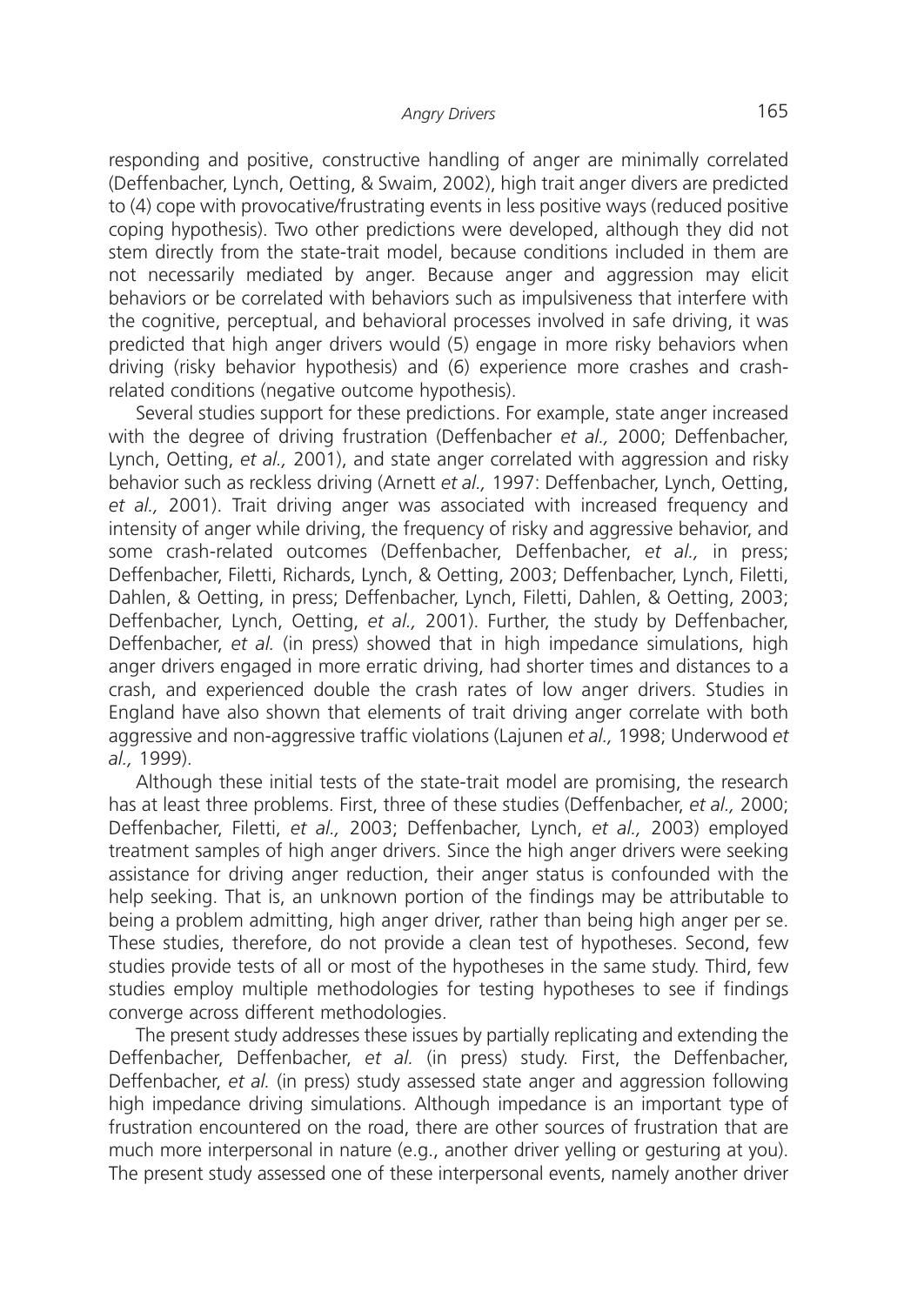stealing the parking space for which the person has been waiting. Replication of findings in such interpersonal situations will increase generalizability and strength of findings. Second, the reduced coping hypothesis was tested in this new class of provocation by adding a measure of positive coping to assessment of state anger and aggression. Third, two individual-specific measures of anger intensity were added. Prior research has shown that high anger drivers experience more intense anger in frequently occurring situations such as being stuck in rush hour traffic; however, low anger drivers reported considerable anger on some of these measures. This raises the possibility that low anger individuals become just as angry as high anger drivers when they confront the situations that anger them the most. Such a finding would qualify the intensity hypothesis to less provocative events. The present research addressed this issue by including two idiographic measures of anger response to the person's most angering situations. Fourth, measures of general trait anger and general anger expression were included not only to continue to map these characteristics in high anger drivers, but also to assess whether high anger drivers are more generally angry and aggressive as found by Lajunen and Parker (2001).

#### **Method**

#### *Participants*

Participants (*Mdn* age = 18) were 160 students enrolled in introductory psychology students in a state university of approximately 25,000 in the western U. S. The *n*s were equal with 40 male and 40 female high and low anger drivers who, respectively, scored in the upper ( $DAS > 52$ ) and lower ( $DAS < 42$ ) quartiles on the 14-item Driving Anger Scale (DAS, Deffenbacher *et al.,* 1994). Of these, 70.0% were freshmen, 18.8% sophomores, 5.6% juniors, and 5.6% seniors. Regarding the rural characteristics of their driving backgrounds, 8.1% had been living in towns of less than 2000, 13.1% in towns from 2000 to 5000, 8.8% in towns from 5000 to 10,000, and 70.0% in cities of over 10,000. Students received one of three research credits for participation.

#### *Instruments*

*Driving Anger Scale (DAS)*. On the 14-item DAS, participants rate the degree of anger experienced when they encounter the situation described in the item (e.g., Someone backs right in front of you without looking) (Deffenbacher *et al.,* 1994). Ratings are a 5-point scale (1 = not at all; 5 = very much). Prior  $\alpha$  reliabilities range from .80 to .93 (current  $\alpha$  = .93) with 10-week test-retest reliability of .84 (Deffenbacher, 2000). The DAS correlates positively with intensity of anger and frequency of anger, aggression, and risky behavior while driving, aggressive expression of driving anger, and general trait anger (Deffenbacher *et al.,* 2002; Deffenbacher, Lynch, Oetting, *et al.,* 2001).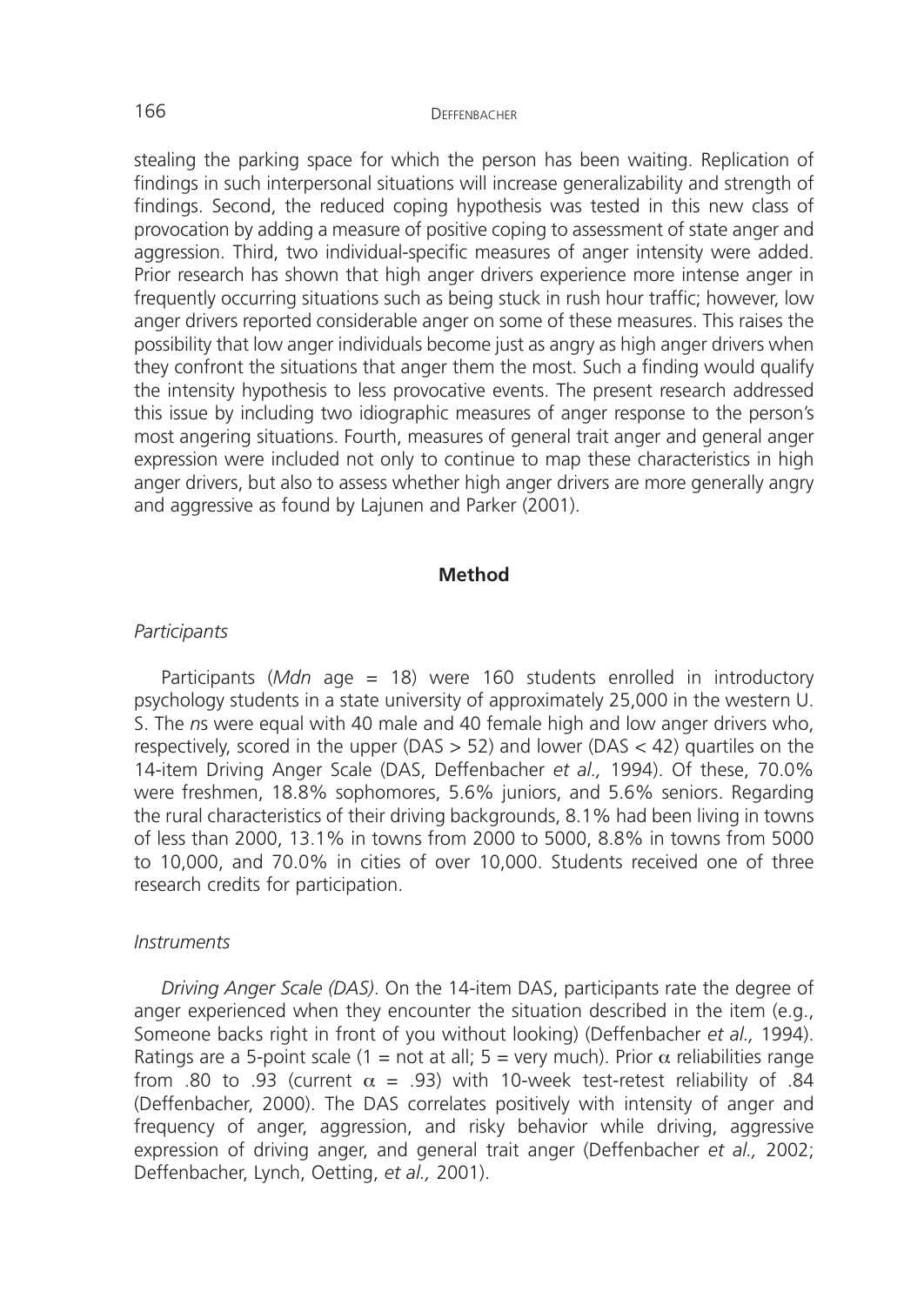*Driving Scenarios*. The three Driving Scenarios (Ordinary Traffic, Stuck in Rush Hour Traffic, and Being Yelled at by Another Driver) involve reports of anger on seven, 5-point semantic differentials (e.g., hotheaded—coolheaded) (Deffenbacher *et al.,* 2000). Alpha reliabilities range from .92 to .94. High anger drivers reported greater anger on the Scenarios than low anger drivers (Deffenbacher et al., 2000).

*Personal Driving Situations*. Two Personal Driving Situations (Deffenbacher, Lynch *et al.,* 2003) assessed intense anger by having the person describe his/her two most angering situations on the road and rate intensity of anger on a 0-100 scale ( $0 =$ little or no anger; 100 = maximum level of anger you could ever experience). Alpha reliability is not applicable, but this measure is an adaptation of the Anger Situation measure, which had 10-week test-retest reliability of .81 (Deffenbacher, Story, Brandon, Hogg, & Hazaleus, 1988). Clinical samples of high anger drivers report greater anger on Personal Situations than low anger drivers (Deffenbacher, Lynch, *et al.,* 2003).

*Driving Anger Expression Inventory (DAX)*. The 49-item DAX assesses how people express their anger while driving. Respondents rate on a 4-point scale (1 = almost never,  $4 =$  almost always) how often they express their anger in the manner described (Deffenbacher et al., 2002). The four forms of expressing anger while driving derived from the DAX are: (1) a 12-item Verbal Aggressive Expression ( $\alpha s = .88$ ) to .90, current  $\alpha$  = .90) involving behaviors such as swearing or yelling at another driver; (2) an 11-item Personal Physical Aggressive Expression ( $\alpha$ s = .80 to. 84, current  $\alpha$  = .76) including behaviors such as giving another driver the finger or trying to engage in a physical altercation with another driver; (3) an 11-item Use of the Vehicle to Express Anger ( $\alpha s = .86$  to .89, current  $\alpha = .90$ ) involving behavior such as speeding up to frustrate another driver or flashing lights at another driver; and (4) a 15-item Adaptive/Constructive Expression ( $\alpha s = .89$  to .90, current  $\alpha$  = .91) assessing positive handling of anger through things such as relaxing or listening to the radio to distract one's self from frustration. Verbal, physical, and vehicular forms of anger expression correlate positively with each other and negatively with Adaptive/Constructive Expression. Aggressive forms of expression correlate positively with anger, aggression, and risky behavior and correlate stronger with these than Adaptive/Constructive Expression (Deffenbacher *et al.,* 2002; Deffenbacher, Lynch, Deffenbacher, *et al.,* 2001).

*Driving Survey*. The Driving Survey (Deffenbacher et al., 2000) assesses the frequency of aggressive and risky behaviors and four crash-related outcomes (i.e., moving violations, losses of concentration, minor loss of vehicular control, and close calls) over the past three months and two crash-related outcomes (i.e., minor and major accidents) over the last year. Students reported the number of times (0 to 5+) that they engaged in the behavior or experienced the condition described. The 13 item Aggression (e.g., yelling at another driver or having a physical fight with another driver) and the 15-item Risky Behavior (e.g., drinking alcohol and driving or speeding 10-20 mph over the speed limit) formed reliable scales with current  $\alpha s$  of .88 and .85, respectively, and prior  $\alpha$ s of .85 to .89 and of .83 to .86, respectively. Crash-related conditions did not for a reliable scale with a current  $\alpha$  of .36 (prior  $\alpha$ s = .41 to .51). Since measures of Aggression and Risky Behavior formed reliable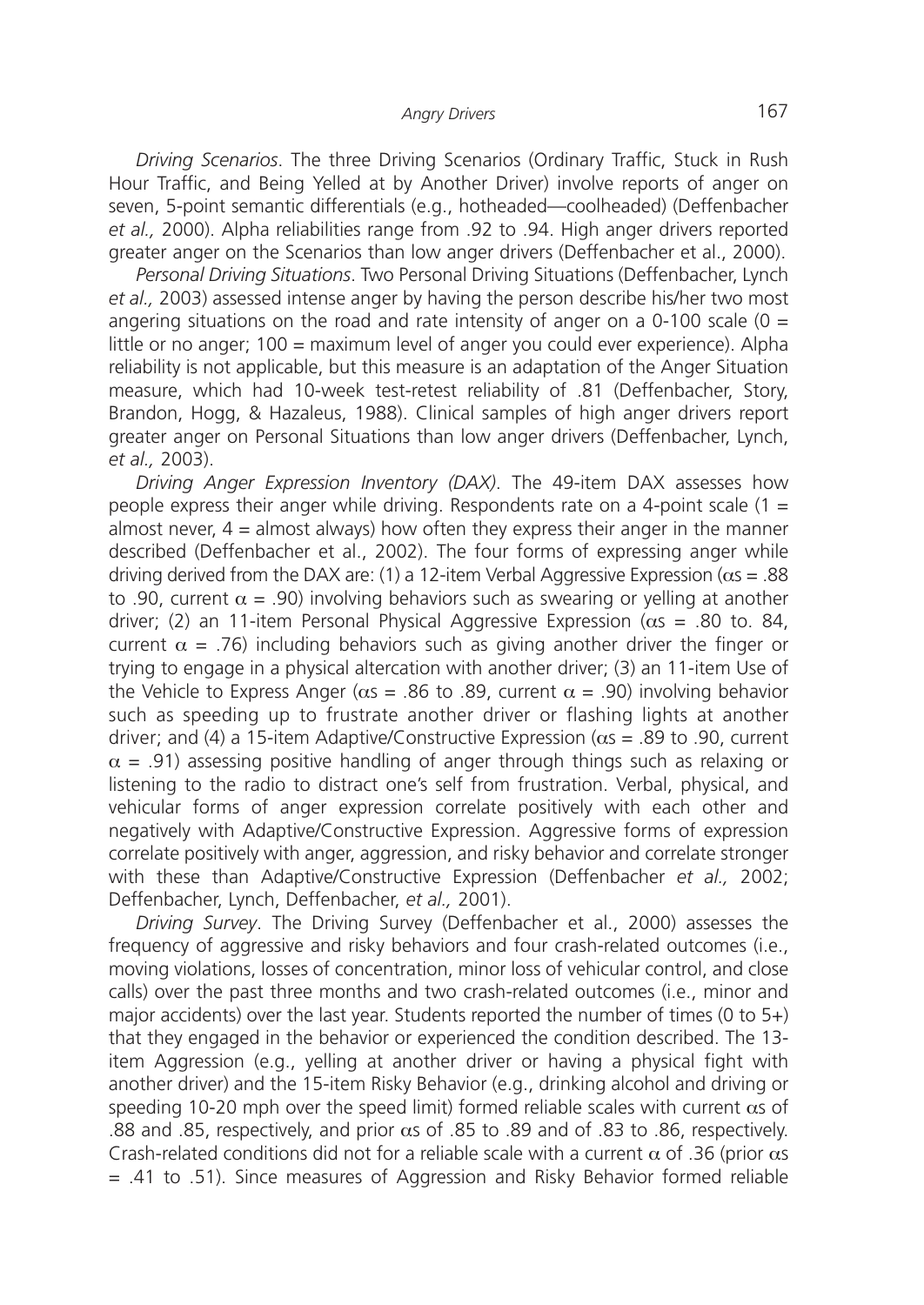scales, frequencies were summed into single scores of aggressive and risky behavior. Since crash-related outcomes did not yield a reliable index, items were analyzed individually. Clinical samples of high anger drivers engage in more aggressive and risky behavior on the road and experience more of some crash-related outcomes (Deffenbacher et al., 2000; Deffenbacher, Filetti, *et al.,* 2003; Deffenbacher, Lynch, *et al.,* 2003).

*Driving Logs*. For three days, students completed Driving Logs (Deffenbacher *et al.,* 2000), on which they reported the number of times and miles driven, the frequency of anger while driving that day, a 0-100 rating of most intense anger experienced while driving that day, and frequencies of 6 aggressive and 14 risky behaviors. Frequency and intensity of state anger correlate positively with each other, trait driving anger and risky and aggressive behavior (Deffenbacher, Lynch, Oetting, *et al.,* 2001), and high anger drivers report greater frequency and intensity of anger and frequency of aggressive and risky behavior (Deffenbacher, Deffenbacher, *et al.,* in press).

*State Anger Scale (SAS) and Positive Coping*. Following visualization of another driver stealing the parking space for which the participant had been waiting, participants completed the 15-item SAS (Spielberger, 1999) and the 2-item Positive Coping Scale (Novaco, 1975). On the SAS participants rated on a 4-point scale (1 = not at all,  $4$  = very much) the degree to which they felt or experienced the item at the moment. The SAS provides 5-item measures of State Anger (e.g., feeling angry or annoyed) (current  $\alpha = 93$ , prior  $\alpha s = .92$  to .94), of Verbal Aggression (e.g., feeling like yelling at or swearing at someone) (current  $\alpha = .93$ , prior  $\alpha s = .93$  to .94), and of Physical Aggression (e.g., feeling like pounding someone or breaking things) (current  $\alpha$  = .90, prior  $\alpha$ s = .89 and .91). The Positive Coping Scale (current  $\alpha = .85$ , prior  $\alpha s = .84$  and .88) assesses positive, state coping by having participants rate the likelihood of engaging in the positive behavior described. High trait anger individuals report elevated state anger and reduced coping following visualization of anger-provoking situations, and high anger drivers report more state anger and verbal and physical aggressive tendencies and lowered positive coping following high impedance simulations (Deffenbacher, Deffenbacher, *et al.,* in press).

*Trait anger and general anger expression*. General anger was measured by the 10-item Trait Anger Scale (TAS, Spielberger, 1999), on which participants rate items on a 4-point scale (1 = almost never,  $4$  = almost always) according to how they generally feel or react with regard to anger. Reported  $\alpha$  reliabilities are in the high .80 range, and two-week test-retest reliabilities range from .70 to .77 (Jacobs, Latham, & Brown, 1988), and two-month retest reliability was .75 (Morris et al., 1996). The TAS correlates positively with measures of anger, aggression, hostility and anger consequences (Deffenbacher, Oetting, Lynch & Morris, 1996; Deffenbacher, Oetting, Thwaites, et al., 1996; Spielberger, 1999). General anger expression was measured by the 24-item Anger Expression Inventory (AX; Spielberger, 1988), on which respondents indicate on a 4-point (1 = almost never,  $4$  = almost always) scale how often they express their anger in the manner described in the item. The AX provides three 8-item scales of anger expression: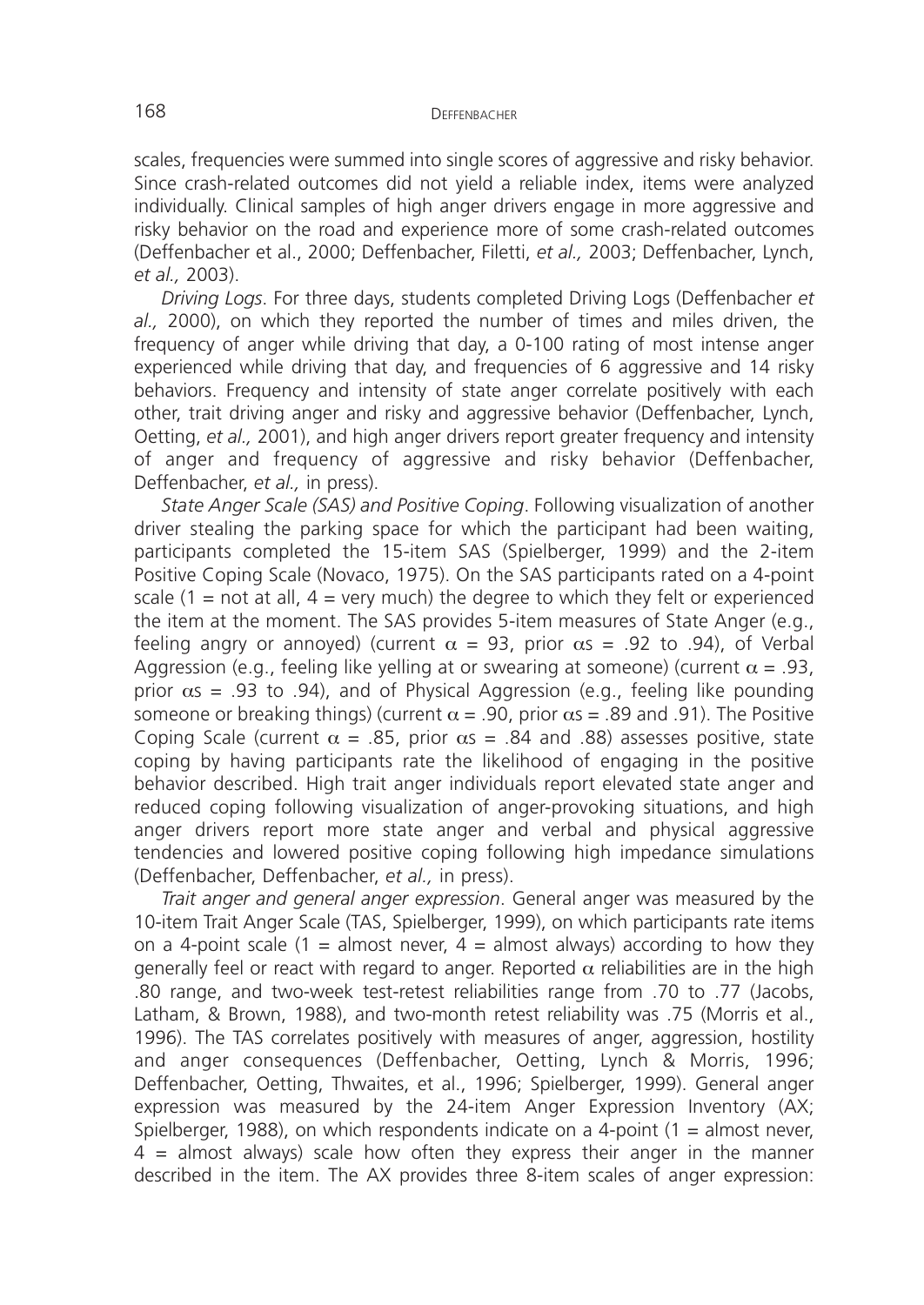Anger-In, Anger-Out, and Anger-Control ( $\alpha s = .73$  to .84 based on previous research). Anger-In assesses suppressing anger, being critical, and harboring grudges (e.g., boiling on the inside but not showing anger). Anger-out addresses outward, negative expression through verbal and physical aggression (e.g., striking out at whatever infuriates the person). Anger-Control measures a person's attempt to manage anger and calm down (e.g., calming down faster than others). Anger-Out and Anger-Control correlate negatively with each other, but Anger-In correlates minimally with the other two. Anger-In and Anger-Out correlate positively with general trait anger, whereas Anger-Control correlates negatively with trait anger. Anger-In, however, correlates less strongly with trait anger than does Anger-Out or Anger-Control (Deffenbacher, Oetting, Thwaites, et al., 1996). Validity for the AX is found in the different patterns of correlations of forms of anger expression with anger, personality, and physiological measures (Deffenbacher, Oetting, Thwaites, et al., 1996; Spielberger, 1999).

#### *Procedure*

In five large, introductory psychology classes, students voluntarily completed the DAS and left their name and phone number if they were interested in participating in a study involving driving and emotion.

Research assistants called and scheduled interested students in the upper or lower quartile on the DAS. Undergraduate research assistants conducted assessments in groups of 10-15 in small university classrooms. Upon arriving, research assistants gave students two informed consent forms and provided a brief verbal description of the study. Students read, signed, and returned one consent form, keeping the other for their records. Participants then completed, in order, the Driving Scenarios, Personal Situations I and II, DAX, Driving Survey, TAS, and AX. Pilot studies showed that this order created less confusion as measures moved from asking about anger and anger expression when driving to more general, non-driving characteristics. When questionnaires were completed, research assistants instructed students to listen to an audio tape, which instructed them to close their eyes and visualize the situation described as if it were happening to them right then. The scene involved the participant being late for an important meeting and driving around in a parking lot for some time looking for a place to park. The participant arrives first behind a driver who is backing out. However, another driver coming from the other direction cuts in and steals the parking spot for which the participant had been waiting. Following 90 seconds of visualizing this situation, the tape recorder was shut off, and students completed the SAS and Positive Coping Scale regarding their feelings and reactions to this situation. Research assistants then distributed three Driving Logs with instructions to complete them on three days on which students drove in the coming week. Participants who did not turn in their Logs in 10 days were called and reminded.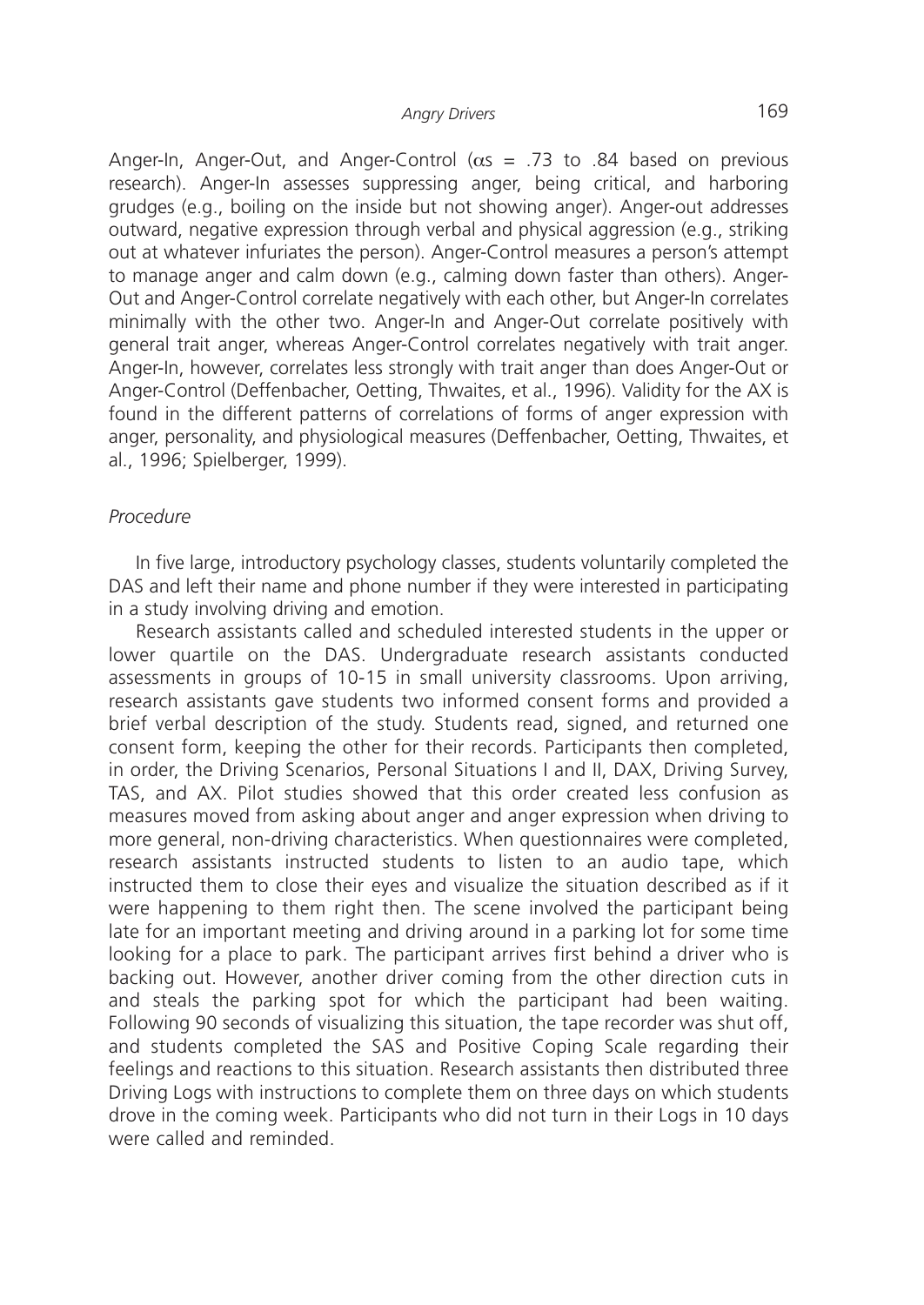### **Results**

Two-way (Gender x Anger Status) MANOVAs, employing the Wilks λ statistic, were run on measures assessed by a common methodology. Since there was but one significant multivariate interaction and a small number of gender effects, anger main effects are summarized in Table 1 and other effects in the text. Effect sizes are presented in terms of  $\eta^2$  with qualitative interpretation of effects sizes made according to Cohen's (1988) criteria wherein  $\eta^2$  of .01-.04 is considered a small effect, .05-.14 a moderate effect, and greater than .14 a large effect.

# *Anger in Response to Specific Situations*

Driving Scenarios (Table 1) revealed a significant multivariate effect for anger,  $F(3, 151) = 40.52$ ,  $p < .001$ ,  $\eta^2 = 0.45$ , and the interaction,  $F(3, 151) = 2.95$ ,  $p < .05$ ,  $\eta^2$ = 0.06, but not for gender,  $F(3, 151)$  = 1.59. Univariate analyses revealed a significant interaction only for the Scenario involving another driver yelling at the participant about his/her driving,  $F(1, 157) = 4.35$ ,  $p \lt 0.05$ ,  $\eta^2 = 0.03$ . This interaction was due to the fact that low anger males and females did not differ significantly from one another ( $M_s = 19.68$  and 19.71), but high anger male drivers ( $M = 29.30$ ) reported significantly greater anger in this situation than did high anger female drivers (*M* = 25.82). All Scenarios demonstrated large univariate anger effects (Table 1) due to high anger drivers reporting significantly more anger in ordinary traffic, when stuck in rush hour traffic, and when yelled at by another driver.

The individual's two most angering situations revealed a significant multivariate effect for anger,  $F(2, 155) = 28.43$ ,  $p < .001$ ,  $p^2 = 0.27$ , but not for gender or the interaction, *F*s(2, 155) = 1.39 and 0.30. Both personal anger situations showed large univariate anger effects (Table 1) due to high anger drivers reporting greater anger in response to their most provocative situations than low anger drivers.

#### *Driving Anger Expression*

Patterns of expressing anger while driving demonstrated a significant multivariate effects for anger and gender, Fs(4, 153) = 30.59 and 4.20,  $p_s < 0.01$  and .01,  $\eta^2 s =$ 0.44 and 0.10, but not for the interaction,  $F(4, 153) = 0.62$ . Univariate gender effects were found on physical, vehicular, and adaptive/constructive forms of anger expression,  $F_s(1, 156) = 5.05, 4.85,$  and  $10.50,$   $ps < .05,$   $n<sup>2</sup>s = 0.03, 0.03,$  and 0.06, but not on verbally aggressive expression, *F*(1, 156) = 0.18. Males reported significantly more physical and vehicular aggressive expression and less adaptive/constructive expression (*M*s = 13.79, 21.71, and 30.05) than did women (*M*s  $= 12.80$ , 19.68, and 34.11). Men and women did not differ on verbally aggressive expression (*M*s = 27.81 and 28.30). All forms of anger expression demonstrated large univariate anger effects (Table 1). High anger drivers reported expressing their anger more through verbal, personal physical and vehicular aggressive expression and less through adaptive/constructive means than did low anger drivers.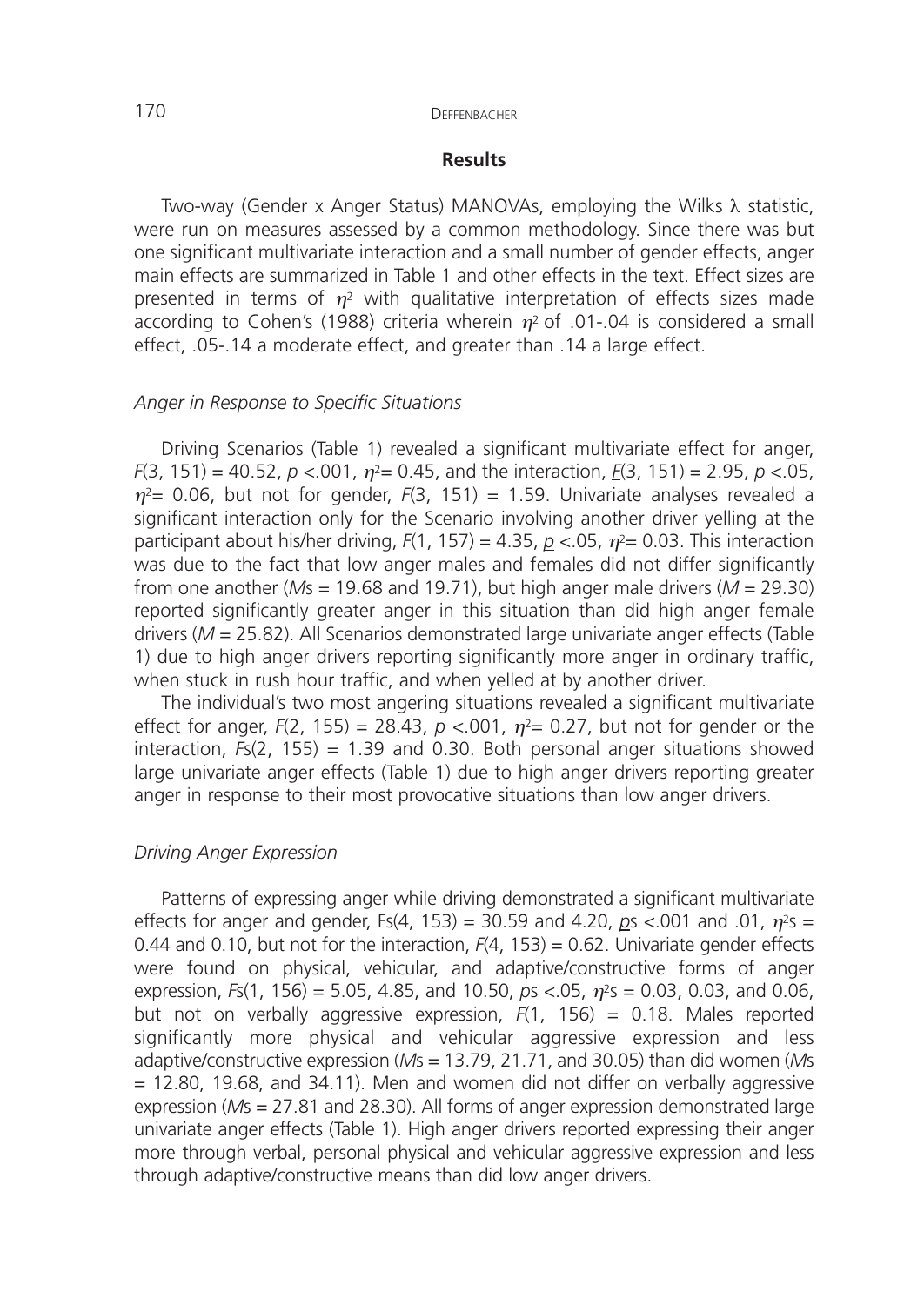# **Table 1**

Driving Anger, Anger Expression, Aggression, Risky Behavior, Crash-Related Outcomes, General Anger, and General Anger Expression as a Function of Gender and Anger Level

|                                                                                   | Group            |           |                   |           | <b>Univariate</b> | Anger         |
|-----------------------------------------------------------------------------------|------------------|-----------|-------------------|-----------|-------------------|---------------|
|                                                                                   | <b>Low Anger</b> |           | <b>High Anger</b> |           | Anger             | <b>Effect</b> |
| <b>Measure</b>                                                                    | M                | <b>SD</b> | M                 | <b>SD</b> | F (1,156)         | Size $(n2)$   |
| Anger in Response to Specific Situations                                          |                  |           |                   |           |                   |               |
| Ordinary Traffic                                                                  | 10.90            | 3.90      | 14.85             | 5.23      | 29.09**           | 0.160         |
| Rush Hour Traffic                                                                 | 17.94            | 7.07      | 26.33             | 5.70      | 66.67**           | 0.303         |
| Yelled at by Other Driver                                                         | 19.69            | 5.63      | 27.58             | 5.14      | 80.20***          | 0.363         |
| Personal Situation I                                                              | 64.21            | 20.46     | 82.31             | 12.37     | 45.64***          | 0.226         |
| Personal Situation II                                                             | 56.76            | 20.68     | 76.66             | 13.55     | 52.36***          | 0.251         |
| Driving Anger Expression                                                          |                  |           |                   |           |                   |               |
| Verbally Aggressive                                                               | 23.09            | 6.60      | 33.03             | 7.72      | 75.73***          | 0.327         |
| Physically Aggressive                                                             | 11.67            | 1.37      | 14.91             | 3.75      | 54.26***          | 0.258         |
| Use of Vehicle                                                                    | 16.41            | 4.21      | 26.10             | 7.58      | 85.71***          | 0.355         |
| Adaptive/Constructive                                                             | 35.68            | 7.90      | 28.49             | 8.38      | 32.86***          | 0.174         |
| State Reaction to Someone Steals the Parking Spot for which you Have Been Waiting |                  |           |                   |           |                   |               |
| Anger                                                                             | 13.18            | 4.25      | 17.28             | 3.45      | 48.35***          | 0.237         |
| Verbal Aggression                                                                 | 10.11            | 3.95      | 15.50             | 4.69      | 62.23***          | 0.288         |
| Physical Aggression                                                               | 5.89             | 2.05      | 8.29              | 4.09      | 23.39***          | 0.130         |
| Positive Coping                                                                   | 7.56             | 2.91      | 4.99              | 2.29      | 32.56***          | 0.173         |
| Driving Log                                                                       |                  |           |                   |           |                   |               |
| Times Driven/day                                                                  | 2.48             | 1.51      | 3.12              | 2.15      | 2.62              | 0.025         |
| Miles Driven/day                                                                  | 42.58            | 44.85     | 34.92             | 28.19     | 1.11              | 0.011         |
| Frequency of Anger/day                                                            | 0.88             | 0.78      | 1.99              | 1.81      | $17.79***$        | 0.150         |
| Intensity of Anger                                                                | 29.95            | 23.90     | 50.83             | 22.44     | 20.06***          | 0.166         |
| Aggressive Behavior/day                                                           | 0.55             | 0.59      | 1.57              | 1.33      | 24.92***          | 0.198         |
| Risky Behavior/day                                                                | 1.81             | 1.37      | 3.15              | 1.85      | 16.84***          | 0.143         |
| <b>Driving Survey</b>                                                             |                  |           |                   |           |                   |               |
| Aggressive Behavior/3 mo.                                                         | 6.26             | 6.27      | 20.53             | 11.326    | 98.23***          | 0.386         |
| Risky Behavior/3 mo.                                                              | 15.58            | 7.86      | 27.41             | 13.61     | 24.03***          | 0.133         |
| Lost Concentration/3 mo.                                                          | 2.24             | 1.59      | 2.97              | 1.75      | $7.86**$          | 0.048         |
| Loss of Control/3 mo.                                                             | 0.94             | 1.18      | 1.30              | 1.34      | 3.33              | 0.021         |
| Close Call/3 mo.                                                                  | 0.99             | 1.16      | 1.40              | 1.23      | $4.79*$           | 0.030         |
| Moving Violations/3 mo.                                                           | 0.20             | 0.46      | 0.41              | 0.85      | $3.84*$           | 0.024         |
| Minor Accidents/yr.                                                               | 0.25             | 0.54      | 0.39              | 0.65      | 2.17              | 0.014         |
| Major Accidents/yr.                                                               | 0.06             | 0.24      | 0.11              | 0.32      | 1.23              | 0.008         |
| General Anger and General Anger Expression                                        |                  |           |                   |           |                   |               |
| Trait Anger                                                                       | 16.79            | 3.29      | 24.39             | 5.95      | $102.77***$       | 0.397         |
| Anger-In                                                                          | 16.14            | 3.60      | 17.65             | 4.38      | $5.62*$           | 0.035         |
| Anger-Out                                                                         | 14.78            | 3.06      | 18.49             | 5.07      | 31.94***          | 0.170         |
| Anger-Control                                                                     | 25.03            | 4.64      | 21.19             | 4.97      | 25.58***          | 0.141         |

\* *p* <.05, \*\**p* <.01, \*\*\**p* <.001

*Note*. The univariate *df* for all analyses is 1, 156, except for the Scenarios where *df* is 1, 153 due to three unusable questionnaires and for the Driving Log where *df* is 1, 101 due to several students not driving and therefore not completing Logs.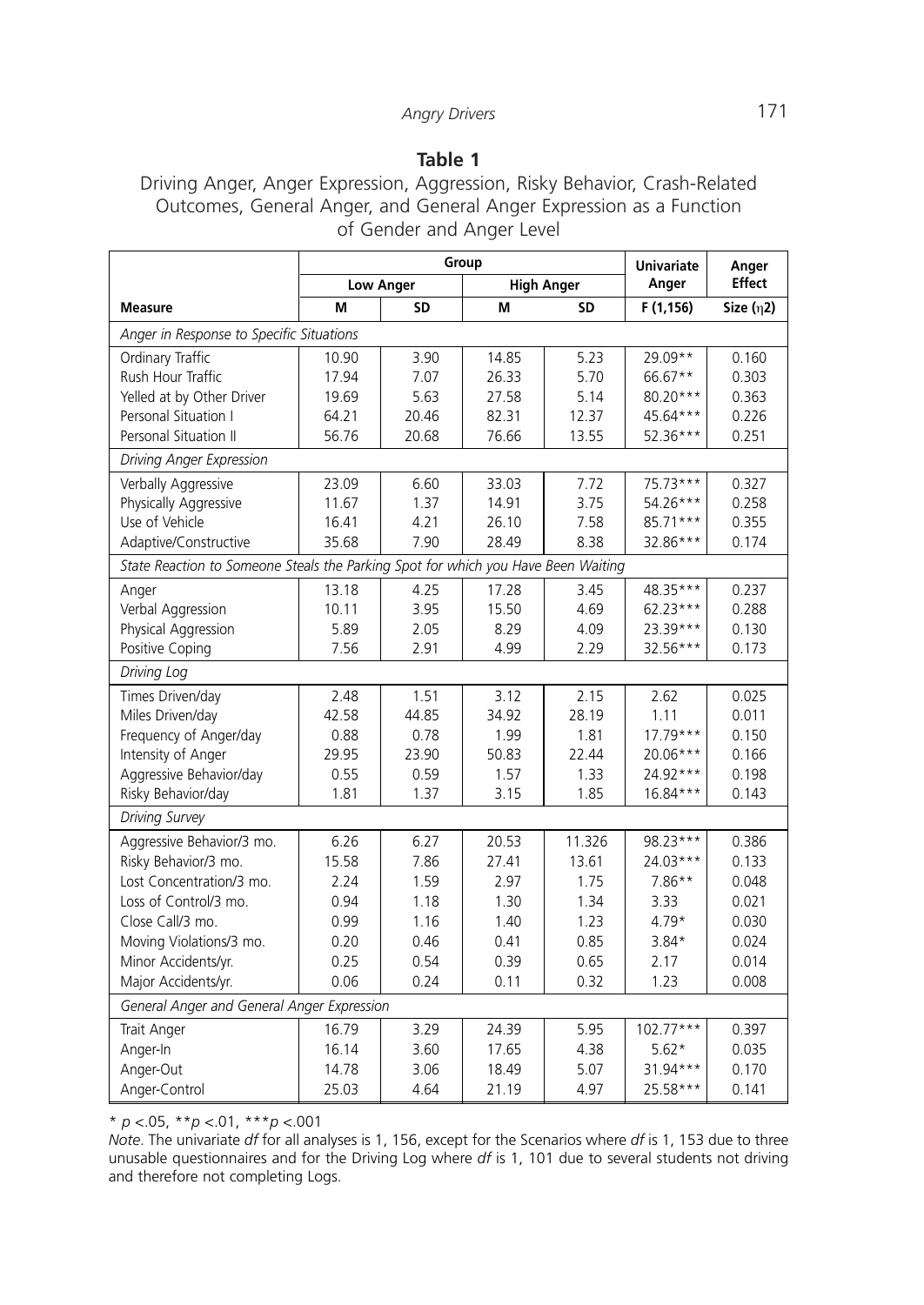### *State Anger, Aggression, and Coping Following Visualized Provocation*

Responses to visualizing someone stealing the parking spot for which the driver had been waiting revealed a significant multivariate effect for anger, *F*(4, 153) = 17.80,  $p < 0.001$ ,  $\eta^2 = 0.32$ , but not for gender or the interaction,  $Fs(4, 153) = 2.28$ and 1.48. Measures showed large anger effects, except for the moderate anger effect on physical aggressive tendencies (Table 1). High anger drivers reported more state anger and verbal and physical aggressive tendencies and less positive coping than low anger drivers.

## *Driving Logs*

Driving Logs were averaged over three days and yielded a multivariate effect for anger,  $F(6, 96) = 7.99$ ,  $p < .001$ ,  $\eta^2 = 0.33$ , but not for gender or the interaction, *F*s(6, 96) = 1.41 and 1.09. No differences were found between groups on number of times or miles driven per day (Table 1), but large anger effects were found for the frequency and intensity of anger and the frequency of aggression and risky behavior while driving. High anger drivers were more frequently and intensely angered and engaged in more aggressive and risky behavior in day-to-day driving than low anger drivers. In fact, high anger drivers became angry 2.3 times more often than low anger drivers, aggressed 2.9 times more often, and engaged in 1.7 times more risky behavior. Moreover, it should be remembered that these are only daily averages. Over time, they take on added meaning. Extrapolated over a 300 driving day year, low anger drivers would be angered 264 times and engage in 165 acts of aggression and 543 risky behaviors, whereas high anger drivers would be angered 597 times and engage in 471 acts of aggression and 945 risky behaviors.

#### *Aggression, Risky Behavior, and Crash-related Events on the Driving Survey*

Aggressive and risky behavior over the last three months demonstrated a multivariate effect for anger,  $F(2, 155) = 49.99$ ,  $p \le 0.001$ ,  $\eta^2 = 0.37$ , but not for gender or the interaction, *F*s(2, 155) = 2.66 and 1.09. Univariate effect sizes were large and moderate, respectively, (Table 1). High anger drivers engaged in more aggressive and risky behavior than low anger drivers, approximately 3.3 times more aggression and 1.8 times more risky behavior. Crash-related measures showed a multivariate effect for anger,  $F(6, 151) = 2.85$ ,  $p < 0.05$ ,  $n^2 = 0.10$ , but not for gender or the interaction, *F*s(6, 151) =1.38 and 1.09. High anger drivers reported more moving violations, losses of concentration while driving and close calls in the last three months than did low anger drivers (Table 1). No differences were found for minor losses of vehicular control in the last three months or minor and major accidents in the last year, although differences in losses of vehicular control approached significance (*p* <.08).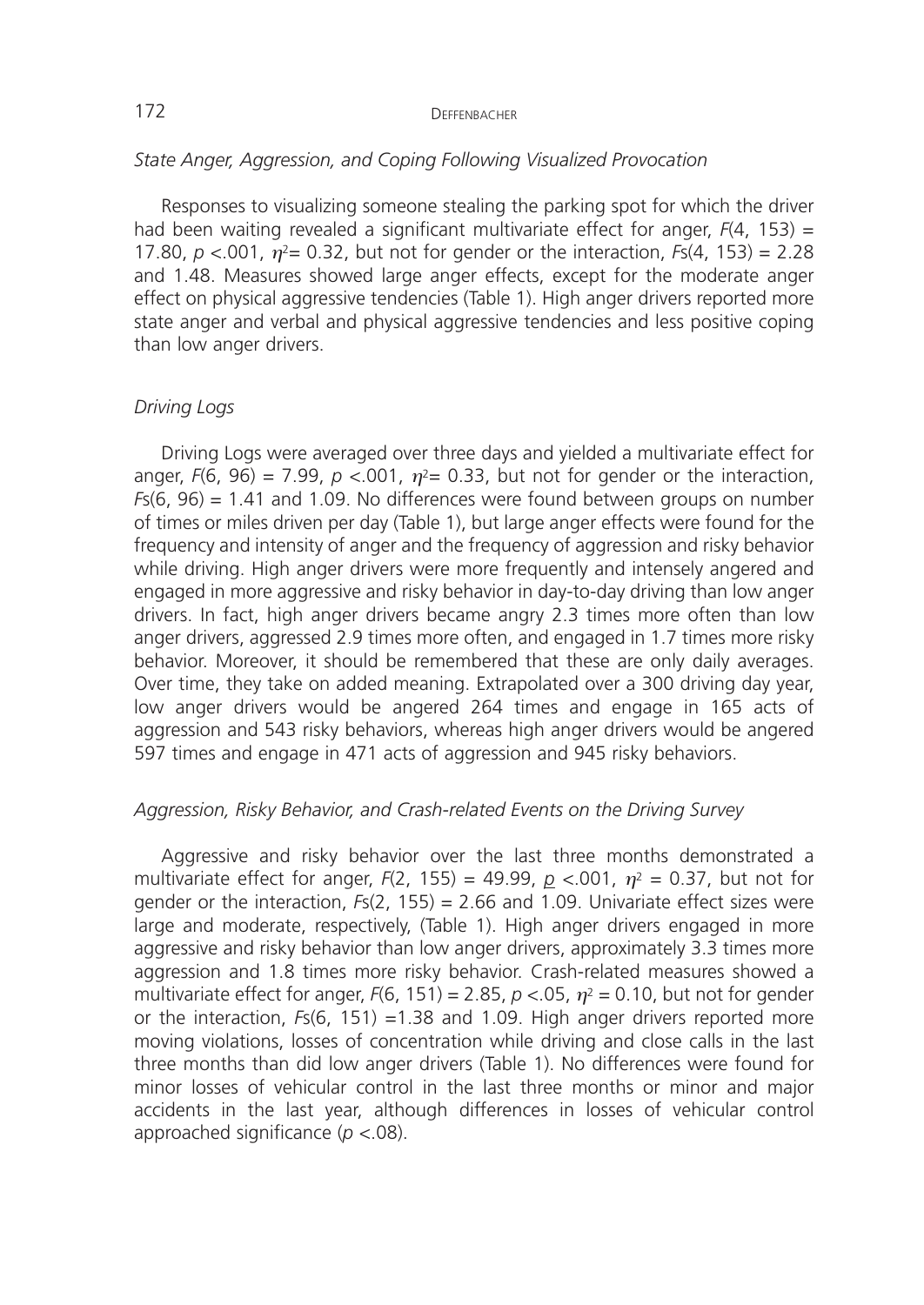#### *Trait Anger and General Anger Expression*

Trait anger and forms of expressing anger generally revealed a significant multivariate effect for anger,  $F(4, 153) = 26.68$ ,  $p < .001$ ,  $\eta^2 = 0.41$ , but not for gender or the interaction, *F*s(4, 153) = 0.81 and 0.90. All measures showed large anger effects (Table 1), except for Anger-In where a small anger effect was found. High anger drivers reported more general, trait anger, Anger-In, and Anger-0ut and less Anger-Control than low anger driers.

#### **Discussion**

Relatively few gender differences were found. No gender effects were found for the Driving Logs, Surveys, Personal Situations, the state assessment following visualization of a provocation, or two of the Scenarios. Only the Scenario of being yelled at by another driver revealed a gender effect, and then it was only for high anger male drivers; high anger male drivers reported more anger in this situation than high anger female drivers, whereas low anger drivers did not differ. Gender differences were found on the expression of driving anger. High anger drivers reported that they expressed their anger more via using their personal physical presence and their vehicles as the means of expressing anger and that they were less likely to employ constructive means of expressing their anger. This relative lack of gender differences in this study replicates few gender differences in other studies (e.g., Deffenbacher, Deffenbacher, *et al.,* in press). However, even when gender differences are found, they do not always replicate. For example, gender differences were found in this study for three forms of anger expression, whereas men and women differed only on physically aggressive expression in another study (Deffenbacher *et al.,* 2002).

Before turning to theoretical explanations of findings, it is important to consider parsimonious alternatives. One such explanation is differential exposure to provocation. Assuming a somewhat random base rate of provocation on the road, if high anger drivers drove more frequently and/or more miles, then they would be exposed to greater provocation and frustration. They might, therefore, report more anger and aggressive and risky behavior as a function of exposure, rather than anything about their proclivity to become angry. There was, however, no support for this notion. High and low anger drivers did not differ in the frequency with which they drove or the number of miles driven. Therefore, findings are not attributable to differential exposure, but appear more to reflect something about the driver's emotional-behavioral repertoire in interaction with events while driving.

Hypotheses derived from state-trait anger theory received moderate to strong support. The frequency hypothesis was supported because high anger drivers reported being angered more than twice as often as low anger drivers, replicating findings from other studies of both general (Deffenbacher, Deffenbacher, in press; Deffenbacher, Lynch, Oetting, *et al.,* 2001) and clinical populations (Deffenbacher *et al.,* 2000).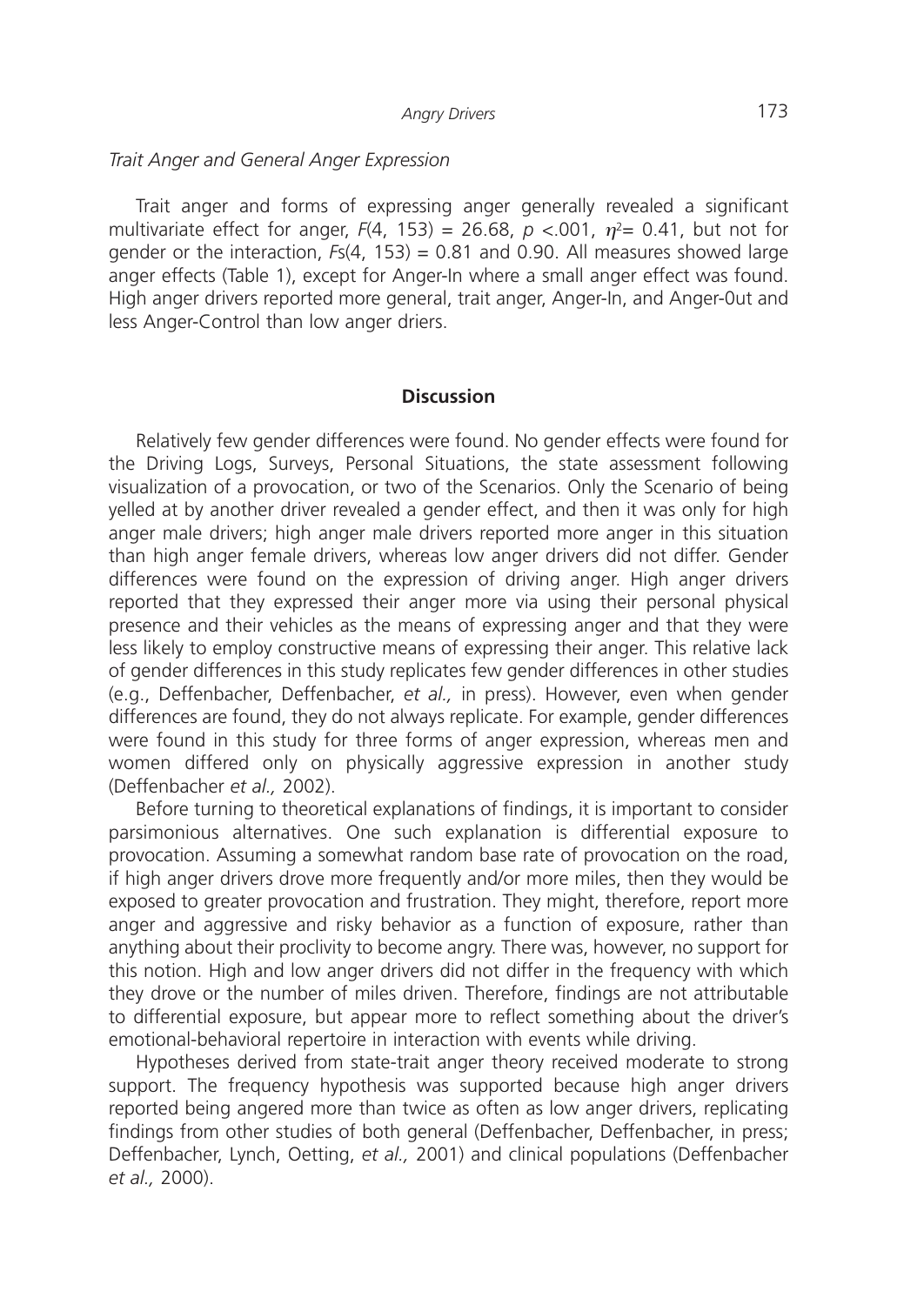The intensity hypothesis was supported on every measure. High anger drivers reported more intense anger in their driving diaries (Logs), in all common driving situations (Scenarios), in their worst case situations (Personal Situations), and in response to visualizing a frustrating event (State Anger). These findings supported the intensity hypothesis as found by others (Deffenbacher, Deffenbacher, *et al.,* 2000; Deffenbacher *et al.,* 2000; Deffenbacher, Lynch, Oetting, *et al.,* 2001) and extends them to situations involving greater interpersonal provocation and to the person's personally most provocative events.

The aggression and reduced positive coping with provocation hypotheses were also supported in every case. High anger drivers reported engaging in roughly three times more aggression on both the driving diaries and on the three-month survey, more verbal and physical aggressive urges following visualizing a provocation, and greater expression of anger via verbal, physical, and vehicular forms of aggressive expression. Additionally, they reported that they were less likely to express their anger through prosocial, adaptive/constructive means and that they were less likely to cope positively with anger following visualizing the anger-provoking incident in the parking lot. These findings support the aggression and reduced coping hypotheses and corroborate findings of Deffenbacher, Deffenbacher, *et al.* (in press).

Collateral hypotheses were at least partially supported. High anger drivers reported 1.7 to 1.8 times more risky behavior on their Logs and Driving Surveys and more moving violations, close calls and losses of concentration while driving, although no differences were found for major or minor accidents or losses of vehicular control, perhaps due to their relatively low bases rates. Thus, the risky behavior hypothesis was supported, and the negative outcomes hypothesis was partially supported, similar to findings of Deffenbacher, Deffenbacher, *et al.* (in press) and Deffenbacher *et al.* (2000).

Confidence in these conclusions is strengthened by four things. First, findings converge across methodologies (i.e., general surveys, state assessment following a visualized provocation, and diaries in the field). Second, findings generally replicated those in previous studies. Third, with a small number of exceptions, anger effect sizes are moderate to large in size, attesting to the magnitude of support for conclusions. Fourth, the absolute differences in several variables were quite large. For example, high anger drivers engaged in approximately triple the amount of aggression and nearly twice as much risky behavior, again suggesting robust, meaningful differences.

High anger drivers were also more generally angry and reported handling that anger in less constructive ways (i.e., higher in Anger-In and Anger-Out and lower in Anger-Control). Greater general anger and outward, negative expression of anger is similar to the findings of Lajunen and Parker (2001) who reported positive correlations between measures of general anger/hostility and aggressive expression and aggression on the road. Other research (Deffenbacher, Lynch, et al., 2002; Richards, Deffenbacher, & Lynch, 2000) suggests that high anger drivers are more generally anxious and impulsive as well. Such characteristics may interact negatively with the driving anger and exacerbate anger, aggression, and risk-taking while driving. That is, because of the elevated general anger and poorer handling of that anger, the high anger driver is more likely to get behind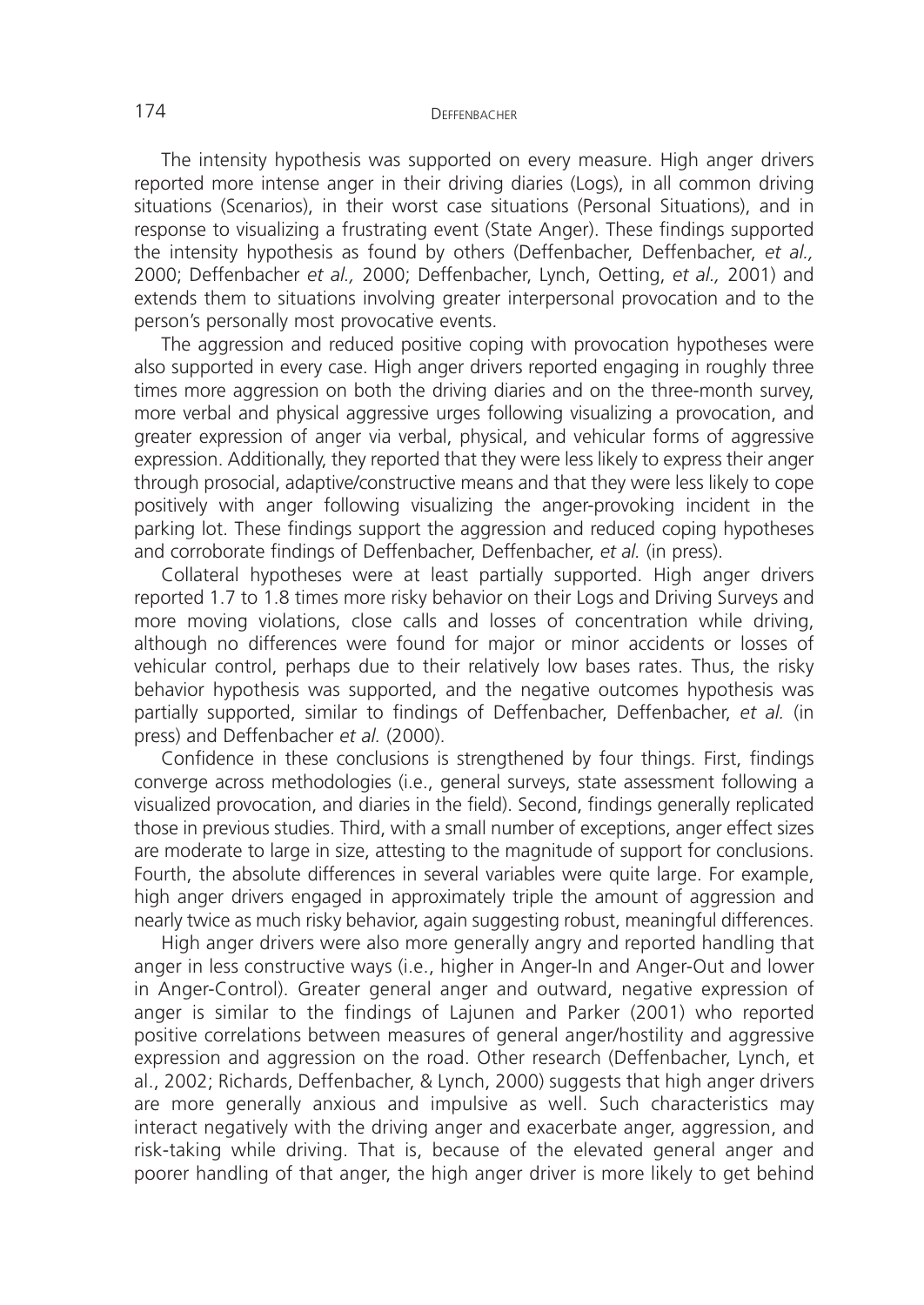the while in an angry, agitated state and react with more anger and impulsive, perhaps risky and aggressive behavior, demonstrating anger facilitation effects wherein anger from a prior provocation that has little situational parallel to the next provocation increases the probability of anger and aggression (Zillman, 1971). Increased anxiety and distress from elevated trait anxiety may also lead to facilitation anger and aggression (Berkowitz, 1990), wherein many negative physical and affective states, other than anger increase the probability of anger and aggression. Either or both of these effects increase the probability of anger for the high anger driver who is entering an environment, driving, to which he/she is already vulnerable for anger and aggression. These characteristics suggest greater chances of anger and distress carrying over from the pre-driving environment and eventuating in greater anger and tension behind the wheel, which, in turn, are more likely to carryover from the driving environment and influence post-driving relationships, performance of various roles (e.g., spouse, parent, or worker), general health and well being.

In summary, predictions derived from state-trait theory received support, except for the negative outcomes hypothesis, which was only partially supported. Taken together, findings also suggest that high anger drivers are an at-risk group. They were more frequently and intensely angered, engaged in more aggressive and risky behavior, experienced more of some crash-related outcomes, and possessed other psychological characteristics that were likely to exacerbate these characteristics.

#### **References**

- Arnett, J. J., Offer, D., & Fine, M. A. (1997). Reckless driving in adolescence: 'State' and 'trait' factors. *Accident Analysis and Prevention, 29*, 57-63.
- Berkowitz, L. (1990). On the formulation and regulation of anger and aggression: A cognitive-neoassociationist view. *American Psychologist, 45*, 494-503.
- Cohen, J. (1988). *Statistical power analysis for the behavioral sciences* (2nd ed.). Hillsdale, New Jersey: Erlbaum.
- Deffenbacher, J. L. (2000). The Driving Anger Scale (DAS). In J. Maltby, C. A. Lewis, & A. Hill (Eds.), *Commissioned Reviews of 250 Psychological Tests* (pp. 287-292). Lampeter, Wales, United Kingdom: Edwin Mellen Press.
- Deffenbacher, J. L., Deffenbacher, D. M., Lynch, R. S., & Richards, T. L. (in press). Anger, aggression, and risky behavior: A comparison of high and low anger drivers. *Behaviour Research and Therapy.*
- Deffenbacher, J. L., Filetti, L. B., Lynch, R. S., Dahlen, E. R, & Oetting, E. R. (2002). Cognitivebehavioral treatment of high anger drivers. *Behaviour Research and Therapy, 40*, 895-910.
- Deffenbacher, J. L., Filetti, L. B., Richards, T. L., Lynch, R. S., & Oetting, E. R. (2003). Characteristics of two groups of angry drivers. *Journal of Counseling Psychology,* 50, 123-132.
- Deffenbacher, J. L., Huff, M. E., Lynch, R. S., Oetting, E. R., & Salvatore, N. F. (2000). Characteristics and treatment of high anger drivers. *Journal of Counseling Psychology, 47,* 5-17.
- Deffenbacher, J. L., Lynch, R. S., Deffenbacher, D. M., & Oetting, E. R. (2001). Further evidence of reliability and validity for the Driving Anger Expression Inventory. *Psychological Reports, 89*, 535-540.